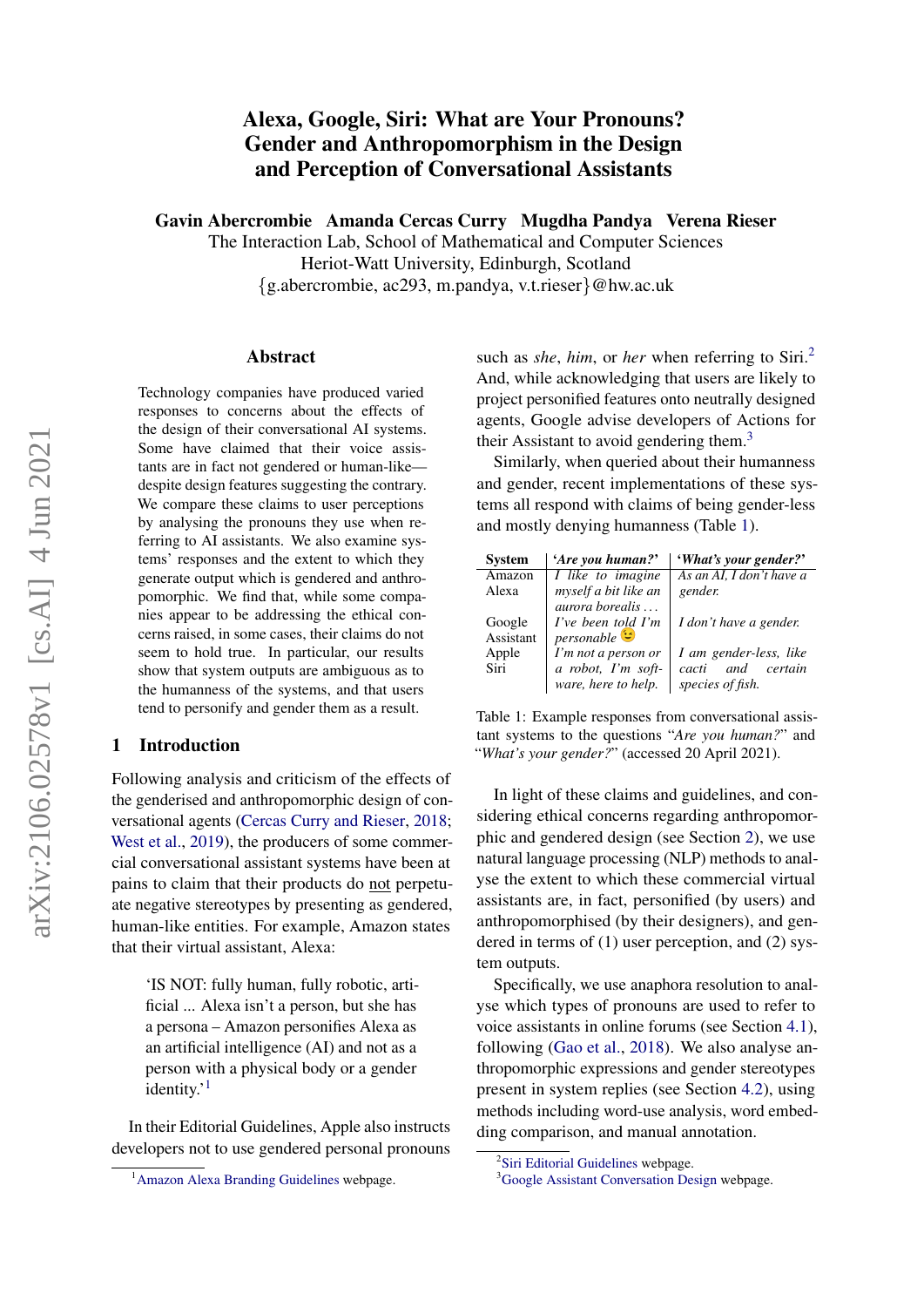### <span id="page-1-0"></span>2 Bias statement

In this work we address the problem of biased design choices and their potential impact on society. Following [West et al.](#page-8-0) [\(2019\)](#page-8-0), we argue that designing conversational assistants with young, subservient female personas can perpetuate negative gender stereotypes, and lead to abusive, misogynistic behaviour in the real world. As [West et al.](#page-8-0) [\(2019\)](#page-8-0) point out, this becomes especially problematic as these systems appear more human-like. For example, it has been claimed that Google's Duplex voice assistant is so human-like, that people do not realise they are speaking to a machine and being recorded, which can be a violation of the law in some territories [\(Hern,](#page-7-2) [2018\)](#page-7-2).

Nevertheless, people tend to personify nonhuman entities, including technological devices and virtual agents [\(Epley et al.,](#page-7-3) [2007;](#page-7-3) [Etzrodt and](#page-7-4) [Engesser,](#page-7-4) [2021;](#page-7-4) [Guthrie,](#page-7-5) [1995;](#page-7-5) [Reeves and Nass,](#page-8-2) [1996\)](#page-8-2). While some argue that this problem can be solved simply by using a 'genderless' voice [\(Meet Q\)](#page-7-6), research shows that people will anyway assign binary genders to ambiguous voices [\(Sutton,](#page-8-3)  $2020$ .<sup>[4](#page-1-1)</sup> Thus, a genderless voice is redundant if other elements of an assistant's design cause it to be gendered. In the following, we further examine e which traits beyond voice might contribute to this gendering and to anthropomorphism in general.

## 3 Related work

#### Personification and anthropomorphism.

While definitions vary, we consider personification to be the projection of human qualities onto nonhuman objects (by users) and anthropomorphism to be human-like behaviours or attributes exhibited by those objects (as designed by their creators).

Several studies have looked at how users *directly* report perceptions and behaviours towards voice assistants. For example, [Kuzminykh et al.](#page-7-7) [\(2020\)](#page-7-7) conducted a study of the perceptions of 20 users, comparing Alexa, Google Assistant, and Siri, classifying perceptions of the agents' characters on five dimensions of anthropomorphic design and personification by users. They found various differences in the perceived human qualities of the various agents, such as intelligence and approachability. However, their study presupposed personification of the agents, with non-human characteristics not considered. In a diary study, [Lopatovska](#page-7-8)

[and Williams](#page-7-8) [\(2018\)](#page-7-8) found that seven out of nineteen participants reported using personifying behaviour towards Alexa, such as use of politeness. And [Cercas Curry et al.](#page-6-2) [\(2020\)](#page-6-2) found that just over a third of the wide range of virtual assistants and chatbots they examined to have anthropomorphic characteristics. They also found the preferences of members of the public for their idealised voice assistants to be quite mixed, with around half of participants preferring a 'human' identity rather than 'robot', 'animal, or 'other'. Similarly to our analysis of 'humanness'(Section [4.2\)](#page-3-0), [Etzrodt and](#page-7-4) [Engesser](#page-7-4) [\(2021\)](#page-7-4) asked users to classify Alexa and Google Assistant as being a 'thing' or a 'person'. While they used this framework to examine user perceptions in an online survey, we use expert annotators to directly annotate system outputs with [Coll Ardanuy et al.](#page-6-3) [\(2020\)](#page-6-3)'s *humanness* and *not humanness* labels.

As well as collecting direct reports of users, there have been some studies that use text analysis to infer users' *implicit* attitudes. For example, [Puring](#page-7-9)[ton et al.](#page-7-9) [\(2017\)](#page-7-9) manually coded a small number of customer reviews of Alexa, finding a roughly even split between use of personal and object pronouns, indicating differences in levels of users' personification. The closest work to our analysis of customer reviews (Section [4.1\)](#page-2-0), is that of [Gao et al.](#page-7-0) [\(2018\)](#page-7-0), who conducted a large scale analysis of Alexa reviews, focusing on user personification. They found that many users develop relationships with the agents that can be characterised as familial or even romantic. However, they did not consider perceptions of gender, or compare with other assistants.

Gender. There have been relatively fewer studies considering user perception of the agents' genders. [Cercas Curry et al.](#page-6-2) [\(2020\)](#page-6-2) found that a majority of survey participants claim to prefer a hypothetical non-gendered voice (robot or gender-neutral) to recognisably male or female ones. [Feine et al.](#page-7-10) [\(2020\)](#page-7-10) conducted an analysis of text-based chatbots (rather than voice assistants) according to the developers' design choices of names, avatars, and descriptions, finding them to be overwhelmingly gendered, with more than 75% female-presenting. As in our analysis in Section [4.1,](#page-2-0) they explored use of pronouns to determine the bots' genders, although they did not investigate user perceptions.

Concerning conversational systems' output, [Lee](#page-7-11) [et al.](#page-7-11) [\(2019\)](#page-7-11) examined whether chatbots appear

<span id="page-1-1"></span><sup>&</sup>lt;sup>4</sup>[Note recent efforts to create a non-binary voice including](#page-7-8) [a third gender \(Unkefer and Riewoldt,](#page-7-8) [2020\)](#page-8-4).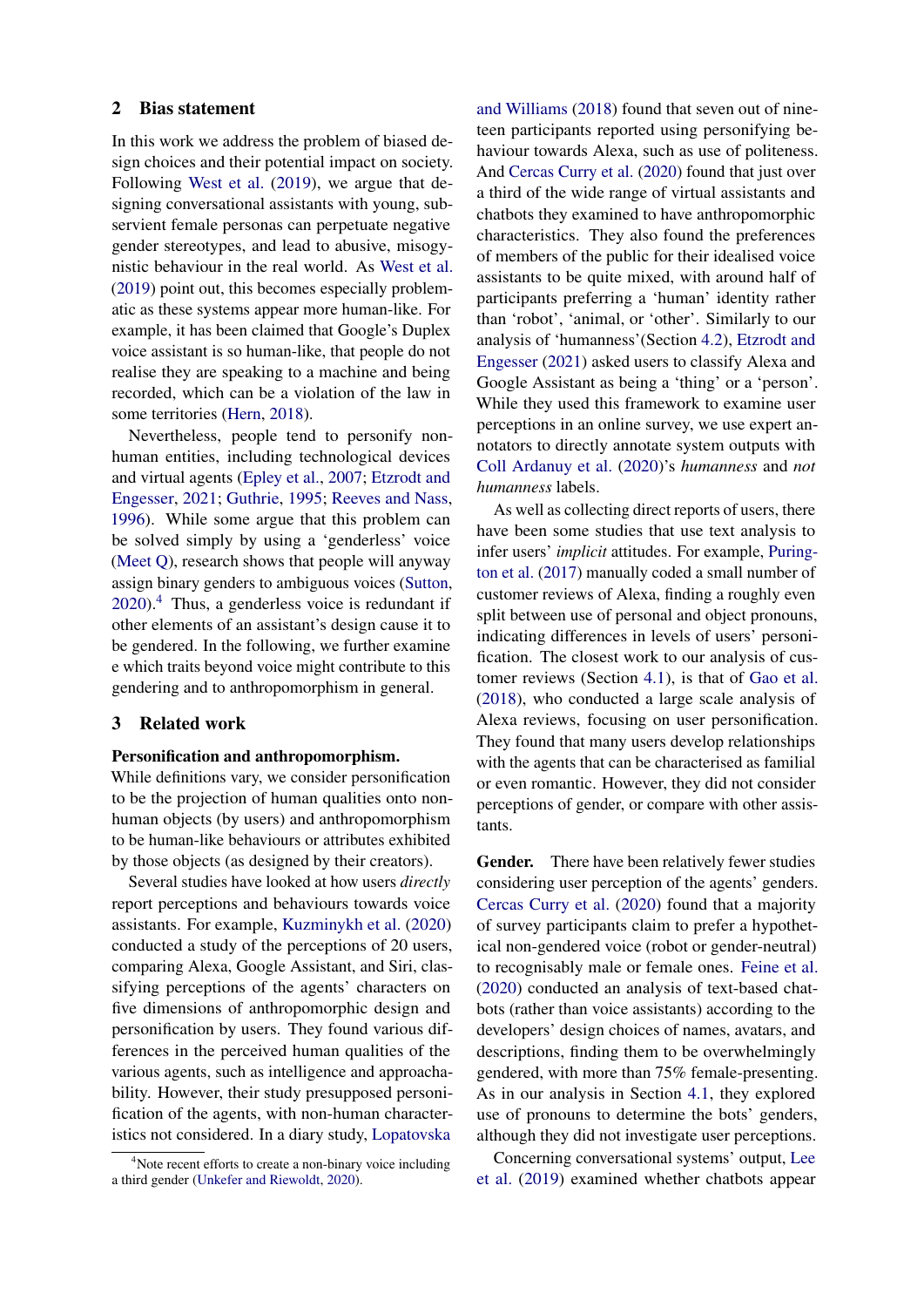to agree with negative gender (and racial) stereotypes in their input. Similarly, [Sheng et al.](#page-8-5) [\(2021\)](#page-8-5) found that neural chatbots will generate a biased response dependent on which sentence-based persona description was used to initialise the model (following [Zhang et al.](#page-8-6) [\(2018\)](#page-8-6)). However, both of these works concentrate on harmful bias in the content generated in response to specific prompts, whereas we consider stylistic gender cues in the chatbots' output overall.

Summary. The majority of work in this area surveys relatively small samples of users, with much of it concentrating on Amazon's Alexa (only two of the reviewed publications cover all three systems).

In this study, we create and release two corpora comparing Amazon Alexa, Google Assistant, and Apple Siri: (1) a large corpus of user reviews to compare user perceptions of both personification and genderisation of the assistants, and (2) a corpus of system responses to questions from the Per-sonaChat dataset [\(Zhang et al.,](#page-8-6)  $2018$ ).<sup>[5](#page-2-1)</sup> We analyse the systems' outputs to investigate the linguistic markers of gender and persona that they display.

### 4 Analysis

We examine three of of the most popular and widely available voice-activated assistants: Amazon's Alexa, Google Assistant, and Apple's Siri. Each has various default design features, including its name and default voice settings (see Table [2\)](#page-2-2). Alexa is available only with a female-sounding voice, and Google Assistant a female voice by default, although a male voice is available. Siri has multiple voice options, and until recently, the default varied between male and female, with a female voice as standard for 17 of 21 languages, including US English. In March 2021, Apple announced that, in future, users would select a voice option on set-up,<sup>[6](#page-2-3)</sup> following a recommendation of [West et al.](#page-8-0) [\(2019\)](#page-8-0)'s UNESCO report.

<span id="page-2-2"></span>

| <b>Assistant</b> | Name Default voice          |
|------------------|-----------------------------|
| Alexa            | Female Human female         |
| Google Assist.   | Neutral Human female        |
| Siri             | Female Human, gender varies |
|                  | by language                 |

Table 2: Design features of conversational assistants.

<span id="page-2-3"></span><sup>6</sup>[TechCrunch](#page-8-7) web article.

only conversational agent with a non-human, neutral name. *Siri* is a Scandinavian female name meaning 'beautiful woman who leads you to vic-tory',<sup>[7](#page-2-4)</sup> and, although Amazon claim that Alexa was named after the library of ancient Alexandria, it is a common given female name. In fact, people named Alexa report being subjected to sexist abuse and harassment simply for sharing their name with the Amazon assistant.<sup>[8](#page-2-5)</sup>

### <span id="page-2-0"></span>4.1 User perception

In the following, we assess the perceptions of users, in terms of personification and gendering.

Corpus Creation. To assess the perceptions of users, we analyse their comments when discussing the assistants in online consumer reviews and forums. For each virtual assistant, we downloaded available English language reviews from Amazon and Google Play (where available), $9$  and posts on relevant forums (subreddits) on Reddit *r/alexa*, *r/googleassistant*, and *r/Siri*. [10](#page-2-7) We downloaded the Reddit posts from the pushshift API [\(Baumgartner](#page-6-4) [et al.,](#page-6-4) [2020\)](#page-6-4), taking only the top-level posts, and ignoring comments, which may be off-topic.

All data was collected in March 2021. The corpus consists of 39,123 documents in total, including 8,442 Reddit posts, which we make available. See Table [3](#page-3-1) for an overview of the corpus.

Personified and gendered pronouns. To identify mentions of the assistants, we lowercased the texts and extracted pronouns used to refer to them using a publicly available co-reference resolver.<sup>[11](#page-2-8)</sup> We compare use of personal and object pronouns, which, following [Gao et al.](#page-7-0) [\(2018\)](#page-7-0), we consider to be indicative of personified and non-personified views of the assistants, respectively. Here, we consider use of *they/them* only when used to refer to mentions of the assistants in the singular—and therefore as instances of personification. We also assess genderisation of the assistants by examining use of the different personal pronouns.

Results of this analysis are shown in Table [3.](#page-3-1)

<span id="page-2-5"></span><span id="page-2-4"></span><sup>7</sup>[Network World](#page-7-12) web article.

Regarding name choice, Google Assistant is the

<span id="page-2-1"></span> $5$ The corpora are available at [https://github.com](https://github.com/GavinAbercrombie/GeBNLP2021) [/GavinAbercrombie/GeBNLP2021](https://github.com/GavinAbercrombie/GeBNLP2021).

<sup>8</sup> See, for example, <https://alexaisahuman.com> (accessed April 26 2021.)

<span id="page-2-6"></span><sup>&</sup>lt;sup>9</sup>Neither Siri or Google Assistant are reviewed on amazon.com, and the latter is not available on Google Play either.

<span id="page-2-7"></span><sup>10</sup><https://www.reddit.com/r/alexa>, [http](https://www.reddit.com/r/googleassistant) [s://www.reddit.com/r/googleassistant](https://www.reddit.com/r/googleassistant), and <https://www.reddit.com/r/Siri>.

<span id="page-2-8"></span><sup>11</sup>[https://spacy.io/universe/project/ne](https://spacy.io/universe/project/neuralcoref) [uralcoref](https://spacy.io/universe/project/neuralcoref)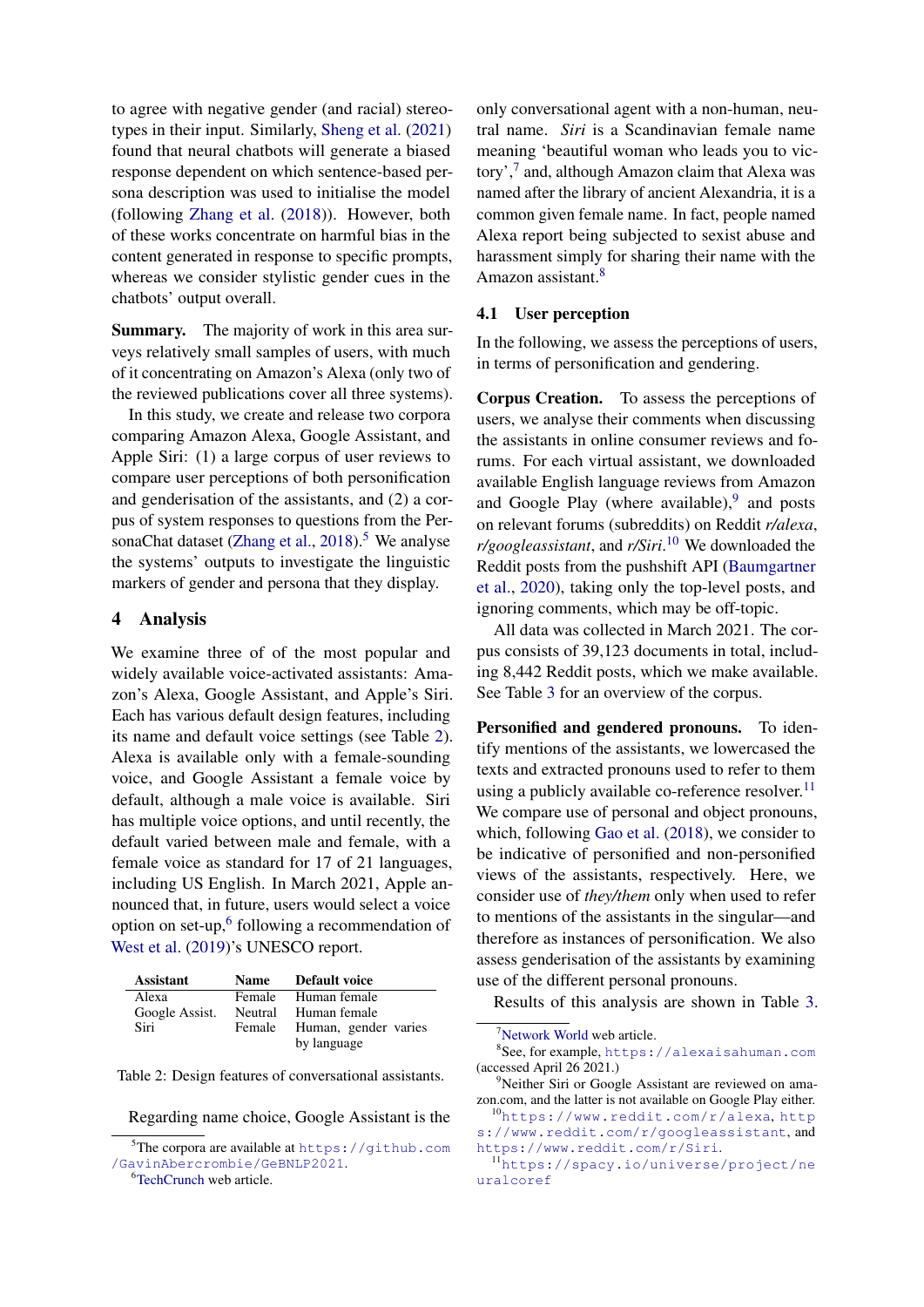<span id="page-3-1"></span>

| Conv.               | <b>Text</b>       | No. of | <b>Dates</b> |        | <b>Personal pronouns</b> |           | Object      |
|---------------------|-------------------|--------|--------------|--------|--------------------------|-----------|-------------|
| assistant           | source            | docs   | posted       | he/him | she/her                  | they/them | pronouns it |
| Alexa               | amazon.com        | 5,000  | 2017-21      | 0.00   | 70.10                    | 3.61      | 26.80       |
|                     | Google Play       | 12,537 | 2020-21      | 0.11   | 76.52                    | 2.93      | 20.43       |
|                     | r/alexa           | 5,022  | 2020-21      | 0.48   | 74.70                    | 4.92      | 19.90       |
|                     | Total             | 22,559 |              |        |                          |           |             |
| Google<br>Assistant | Google Play       | 13,144 | 2018-21      | 6.20   | 36.78                    | 3.31      | 55.37       |
|                     | r/googleassistant | 2,064  | 2020-21      | 3.55   | 11.24                    | 4.73      | 80.47       |
|                     | Total             | 15,208 |              |        |                          |           |             |
| Siri                | r/Siri (total)    | 1,356  | 2020-21      | 6.09   | 81.22                    | 3.05      | 10.66       |

Table 3: Corpus statistics, and percentages of all pronouns used to refer to conversational assistants in userproduced reviews and forum posts. *They* and *them* are considered when used to refer to an assistant in the singular. See Appendix [A](#page-8-8) for further details and acces to the corpus.

Users overwhelmingly appear to personify Alexa and Siri, and perceive them to be female-gendered: up to 76.5% of users refer to Alexa as 'her' and even over 81% for Siri. In the latter case, this is despite the fact that Siri can be used with a malesounding voice. Only Google Assistant, having a non-human name, is referred to as *it* by a majority of users. However, users still refer to it using gendered pronouns just under half of the time.

These results indicate that people tend to view the systems as female gendered irrespective of their names and branding, and whether or not they have the option of using a male-sounding voice.

Emotion and affect. To gain an idea of whether people relate to the systems in a human-to-humanlike way, we analyse the levels of emotional tone used to refer to the assistants using Linguistic Inquiry and Word Count (LIWC) [\(Pennebaker](#page-7-13) [et al.,](#page-7-13) [2015\)](#page-7-13), a dictionary-based text analysis tool that scores texts according to the prevalence of words belonging to different categories. Specifically, we compute the scores of Reddit posts about the conversational assistants for the LIWC categories: *Emotional Tone*, *Affect*, and *Positive emotion (Posemo)*. Results are presented in Table [4,](#page-3-2) where higher scores in each column indicate greater use of words from that class.[12](#page-3-3) It seems that people use most emotional, affective language to talk about Alexa, and least to talk about Siri, indicating that they may be more likely to view Alexa in a personified way than Google Assistant, and the latter more so than Siri.

In general, Alexa and Google Assistant were described using more affective terms (e.g. 'love'),

<span id="page-3-2"></span>

|                          |       |      | Tone Affect Posemo |
|--------------------------|-------|------|--------------------|
| Alexa                    | 59.99 | 3.83 | 2.80               |
| Google Assistant   55.32 |       | 3.50 | 2.52               |
| Siri                     | 42.36 | 3.59 | 2.24               |

Table 4: LIWC scores for Reddit posts discussing the three conversational assistants.

while users mostly comment on Siri's functionality (e.g. 'works well') in both forum posts and reviews. For examples, see text extracts  $(1)$ ,  $(2)$ , and  $(3)$ :

<span id="page-3-4"></span>'I LOVE Alexa. I recommend her to everyone. And yes, I call her ""her"" or Alexa, because she is more than just a device.' – amazon.com review. (1)

<span id="page-3-5"></span>'Love my Google assistant and he is developing a personality.' – Google Play review. (2)

<span id="page-3-6"></span>'Six months ago, Siri was reasonably responsive — it listened, did what it was told for the most part, and didn't get easily confused.' – r/Siri post.  $(3)$ 

# <span id="page-3-0"></span>4.2 Assistant output

Next, we analyse what additional features in the systems' behaviour (in addition to apparent design choices such as voice and name) could play a role in people gendering and personifying voice assistants.

Corpus Creation. We collected a dataset of 100 output responses from each assistant. To elicit these responses, we extracted 300 unique questions selected at random from dialogues from the Persona-Chat dataset [\(Zhang et al.,](#page-8-6) [2018\)](#page-8-6), which contains

<span id="page-3-3"></span><sup>12</sup>*Affect* and *Posemo* are percentages of all words in the data, while *tone* is a composite score from all 'tone' subcategories.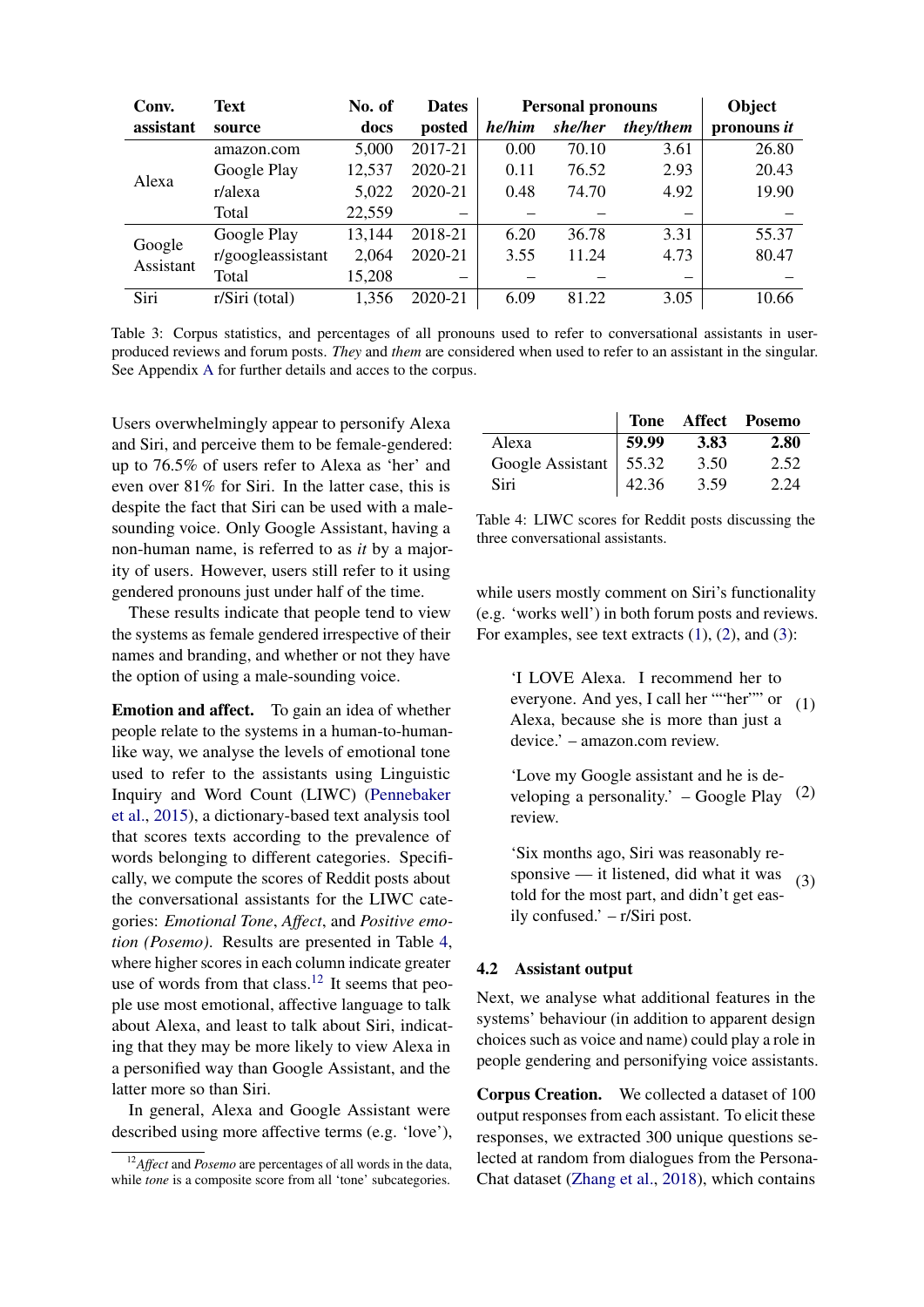crowdsourced human conversations about an assigned 'persona', i.e. personal characteristics and preferences. We manually filtered these to produce a set of 100 questions that are coherent without dialogue context, also excluding semantically similar questions. We then used these questions as prompts and recorded the assistants' responses. Some examples of questions asked to each system are:

> *What is your favorite subject in school? Do you have kids? Do you have a big family? What is your favorite color? Hey whats going on?*

Anthropomorphism. To assess the extent to which the system outputs are anthropomorphic, we adapted the *Living Machines* annotation scheme of [Coll Ardanuy et al.](#page-6-3) [\(2020\)](#page-6-3). We recruited two researchers to annotate the responses with the labels *humanness* or *not humanness*, based on whether or not they display sentience or make claims of engaging in uniquely human activities. If an utterance was considered to be human-like on either of these dimensions, we considered the conversational assistant to be displaying anthropomorphic qualities. We make the annotation guidelines available along with the labelled corpus of system responses.<sup>[13](#page-4-0)</sup>

Overall, around a quarter of responses were judged to have human-like qualities (see Table [5\)](#page-4-1). However, there were large differences between the three systems. We found Google Assistant to display far more humanness (47% of responses) compared to Alexa (22%) and Siri (12%). A major contributing factor to this is that the latter two systems produced far more stock answers that failed to answer the question such as '*Hmm... I don't have an answer for that. Is there something else I can help with?*, which alone made up 54 per cent of Siri's responses.

The overall inter-annotator agreement (IAA) rate was a Cohen's *kappa* score of 0.67, representing 'substantial' agreement. Again, there were large differences in agreement rates, with Google Assistant and Siri harder to agree on than those of Alexa, indicating that more of their output may be ambiguous with regards to human- and machine-like qualities. Annotators noted that Google Assistant in particular produced responses that appeared to play with

<span id="page-4-1"></span>

|               |      |                      |          | Alexa GA Siri Overall |
|---------------|------|----------------------|----------|-----------------------|
| Human $%$     | 22.0 | 47.0 12.0            |          | 27.0                  |
| IAA $\kappa$  |      | $0.76$ $0.55$ $0.58$ |          | 0.67                  |
| No answer %   | 43.0 |                      | 8.0 63.0 | 38.0                  |
| Search res. % | 13.0 | -18.0                | 9.0      | 13.3                  |

Table 5: Percentage of responses labelled as displaying  $humannes$ , Cohen's  $\kappa$  scores for inter-annotator agreement on the *humanness* labels, and stock answers.

this dichotomy, hinting at being a machine but using terms of human sentience and emotion, as well as using emojis, as in example [4](#page-4-2) (also cf. Table [1\)](#page-0-3):

> <span id="page-4-2"></span>'*I'm stuck inside a device! Help! Just kidding, I like it in here* '  $(4)$

Gender stereotypes. To assess the extent to which the assistants use language indicative of binary gendered entities, we compared (1) the similarity of their output to stereotypically gendered terms in the word embedding space, and (2) the levels of stylometric features of their output compared to a corpus of male- and female-labelled texts.

*Word Embedding Association:* We measure gender association in the outputs by measuring the cosine similarity between word embedding vectors of the output set  $O$  with a gender related set of attribute words A. We explore the hypothesis that some responses to PersonaChat questions might include stereotypically gendered content words, e.g. "*My favourite colour is pink.*" or gendered attributes, e.g. *handsome* vs. *beautiful*.

First, for a given CA we extract a list  $O$  of words from its responses to the selected PersonaChat questions. O is created by putting words from all the responses in a list and filtering out duplicates and stop words. Next, we calculate pairwise cosine similarities for each of the words in O with two established lists of words associated with female F and male M gender from [Goldfarb-Tarrant et al.](#page-7-14) [\(2020\)](#page-7-14), which have in turn been extended from the standard gender word lists of the Word Embedding Association Test (WEAT) [\(Caliskan et al.,](#page-6-5) [2017\)](#page-6-5).  $14$  Finally, the mean cosine similarity is calculated for response words with the female and male associated words.

Formally, this measure of similarity between O and  $A$  is given by

 $cos(O, A) = mean_{\{o \in O, a \in A\}} cos(o, a)$  (5)

<span id="page-4-0"></span> $13$ Annotation guidelines are avaliable at: [https://gith](https://github.com/GavinAbercrombie/GeBNLP2021/blob/main/Humanness%20Annotation%20Guidelines.pdf) [ub.com/GavinAbercrombie/GeBNLP2021/blob/](https://github.com/GavinAbercrombie/GeBNLP2021/blob/main/Humanness%20Annotation%20Guidelines.pdf) [main/Humanness%20Annotation%20Guidelines](https://github.com/GavinAbercrombie/GeBNLP2021/blob/main/Humanness%20Annotation%20Guidelines.pdf) [.pdf](https://github.com/GavinAbercrombie/GeBNLP2021/blob/main/Humanness%20Annotation%20Guidelines.pdf). See also the data statement in Appendix [A.2.](#page-8-9)

<span id="page-4-3"></span><sup>&</sup>lt;sup>14</sup>See Appendix [B](#page-8-10) for gender word lists.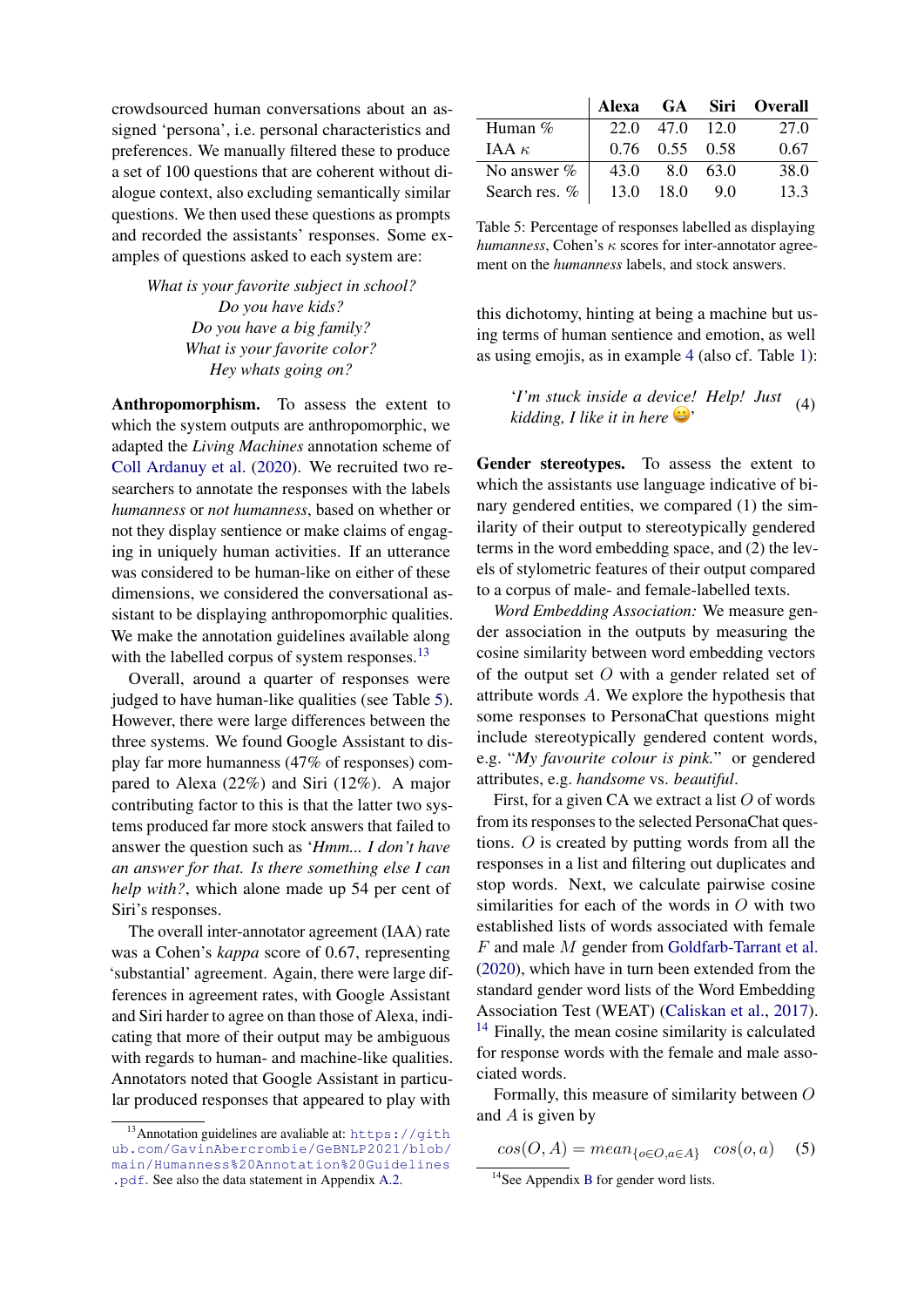where  $o$  and  $a$  are individual words in  $O$  and  $A$ , respectively. Thus,  $cos(O, M)$  gives association or similarity between output words  $O$  and male gender specific words, where as  $cos(O, F)$  gives association between  $O$  and female attributes  $F$ . The difference  $cos(O, F) - cos(O, M)$  gives bias towards female gender over the male gender in the output. Note that WEAT tests have been well-established as a measure of bias in psychology [\(Greenwald](#page-7-15) [et al.,](#page-7-15) [1998;](#page-7-15) [Garg et al.,](#page-7-16) [2018\)](#page-7-16) as well as computational linguistics literature [\(May et al.,](#page-7-17) [2019\)](#page-7-17).

Since the language style of the outputs is casual, we use pre-trained FastText embeddings trained on Twitter data from [Goldfarb-Tarrant et al.](#page-7-14) [\(2020\)](#page-7-14) to reflect the language used. We pre-processed the outputs by converting them to lowercase, removing stop words, and removing punctuation.<sup>[15](#page-5-0)</sup>

<span id="page-5-1"></span>

|                          |                      |        | Female Male Difference |
|--------------------------|----------------------|--------|------------------------|
| Alexa                    | $\sqrt{0.1546}$      | 0.1506 | 0.0040                 |
| Google A. $\vert 0.1588$ |                      | 0.1490 | 0.0098                 |
| Siri                     | $\vert 0.1515 \vert$ | 0.1499 | 0.0016                 |

Table 6: Gender associations for system outputs.

Table [6](#page-5-1) shows the computed values for the outputs O produced by the three systems. The columns labelled Female and Male give the values of  $cos(O, F)$  and column labelled Difference gives their difference. We observe the following:

- 1. The absolute magnitude of  $COS(O, M)$  as well  $cos(O, F)$  are moderately small (approx 0.15). Thus, none of the outputs of the assistants appear to have a significant association with gender related words.
- 2. The differences  $cos(O, F) cos(O, M)$  are very small (in third decimal place). We note that  $cos(M, F)$  is 0.3209—two to three orders of magnitude larger than the difference. Thus, the assistants exhibit very little gender bias.
- 3. The values for the outputs of the three conversational assistants are very similar.

These results seem to indicate that none of the assistants' content leans towards any gender. However, this could also be influenced by the small size of the dataset: we only have a handful of words that could suggest gender (eg: nouns, adjectives). Hence, gender association is not sufficiently recorded.

*Stylometric analysis:* As a second method for investigating stereotypically gendered language in the outputs, we conduct a stylometric analysis to assess whether the assistants' responses use linguistic features more typical of gender roles.<sup>[16](#page-5-2)</sup> Following [Newman et al.](#page-7-18) [\(2008\)](#page-7-18) we use the word categories of the LIWC to observe differences in male- and female- labelled texts. We compare the scores for the 90 categories with those obtained from a corpus of film scripts that have been labelled by the gender of the characters [\(Danescu-Niculescu-Mizil and](#page-7-19) [Lee,](#page-7-19) [2011\)](#page-7-19), and which we expect largely to adhere to gender stereotypes in their use of language.

We calculate the cosine similarity of the feature vectors for the outputs of the systems and the male and female film scripts. Reflecting previous findings that female-labelled language is likely to feature more pronouns [\(Koolen and van Cranenburgh,](#page-7-20) [2017;](#page-7-20) [Newman et al.,](#page-7-18) [2008\)](#page-7-18), we found that the LIWC categories for which the system outputs exhibit the largest differences between their proximity to the female and male scripts are: the numbers of pronouns, personal pronouns, adjectives, adverbs, and first person singular pronouns used. Overall, we found that all three system outputs were indeed marginally more similar to the female characters' scripts than those of male characters (see Table [7\)](#page-5-3).

<span id="page-5-3"></span>

|           | Female scripts Male scripts |      |
|-----------|-----------------------------|------|
| Alexa     | 0.81                        | 0.79 |
| Google A. | 0.86                        | 0.85 |
| Siri      | 0.80                        | 0.77 |

Table 7: Cosine similarities between LIWC-derived feature vectors for system outputs and gender-labelled movie scripts. For LIWC scores, see Appendix [C.](#page-9-0)

### 5 Discussion and conclusion

Our analysis suggests that people tend to personify and gender the systems, irrespective of the efforts and claims of their designers. This seems to be, at least partly, a result of aspects of their design.

We first assessed user perceptions by analysing online comments for use of pronouns and affective language. Results in Section [4.1](#page-2-0) suggest that

<span id="page-5-0"></span> $15$ We use the Gensim library (Řehůřek and Sojka, [2010\)](#page-8-11) to pre-process data, load embeddings and calculate similarity

<span id="page-5-2"></span><sup>16</sup>While these types of analyses have been criticised for breaching privacy and consent [\(Tatman,](#page-8-12) [2020\)](#page-8-12), we do not use them to assign demographic features or social categories to humans, but analyse design choices in system outputs.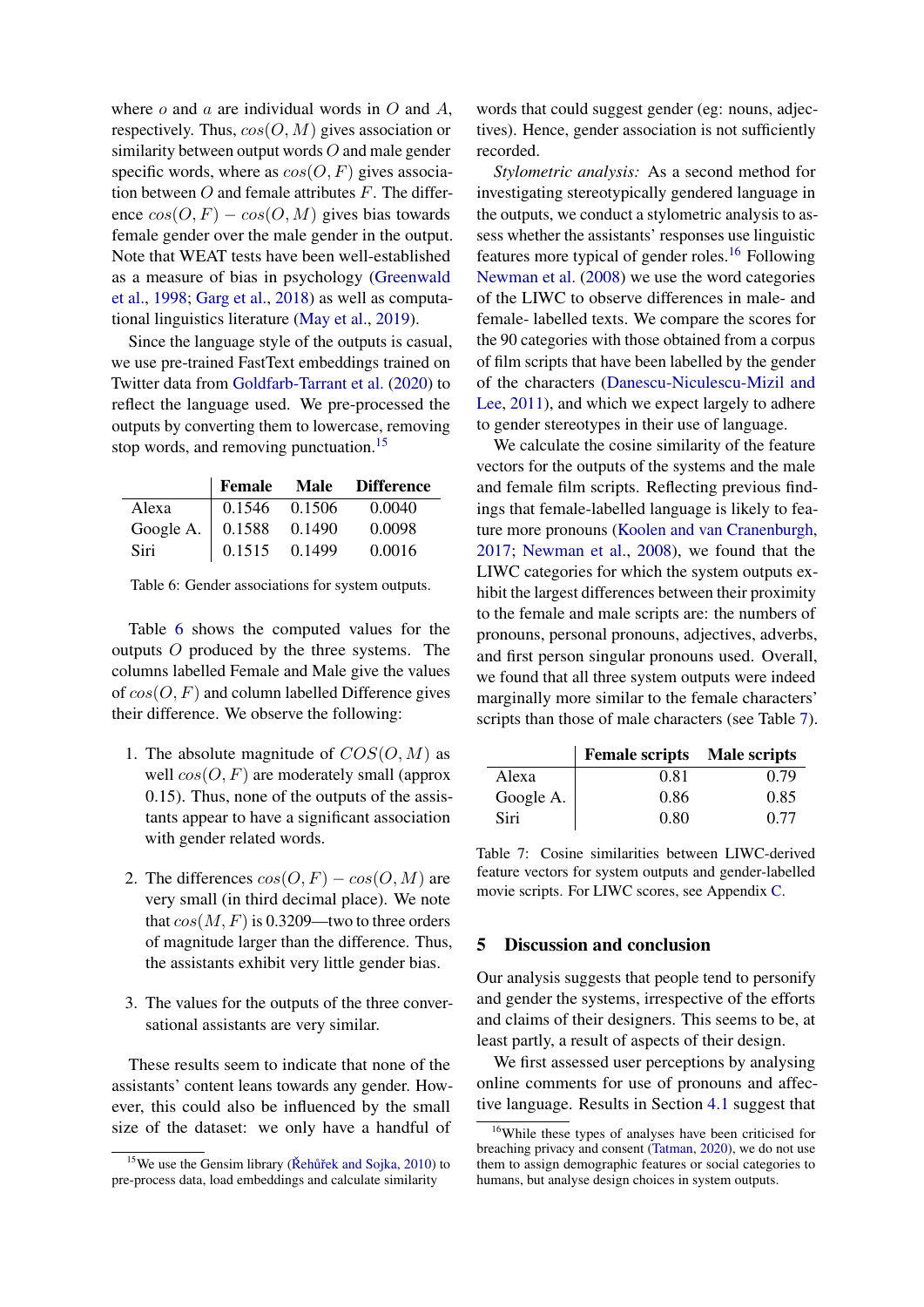the name and branding of a system may be highly salient in this respect, with even systems that have male-sounding voice options mostly referred to as 'she' (although we do not know how many users select the male options). Google Assistant, which has a female voice by default and the most human-like responses, is nevertheless referred to most often using object pronouns, likely as a result of its nongendered name.

We then analysed stylistic features in their responses to persona-related questions (Section [4.2\)](#page-3-0). We find only weak evidence of gendered language, but large differences in the levels of *humanness* they seem to express. Along with the nature of their voices, this may explain why people personify and subsequently gender conversational assistants even when they have apparently more neutral design features.

While male voice options are available for two of the systems, we can't find any evidence of how many users actually select them. Apple's announcement that future users of their systems will have to actively select a voice for Siri may lead to more balance in this regard. However, it remains to seen what the users—who are by now accustomed to the idea that these entities are designed as female will choose (for their still, after all, female-named assistant). As people are likely to assign gender to objectively non-gendered voices [\(Sutton,](#page-8-3) [2020\)](#page-8-3), and voice assistants that are designed as or perceived to be female attract abusive behaviour [\(Cer](#page-6-6)[cas Curry and Rieser,](#page-6-6) [2019,](#page-6-6) [2018\)](#page-6-0), designers may consider attempting to reddress the gender imbalance by designing assistants with servile roles to be male-presenting by default. While there have been examples, such as the BBC's Beeb [\(Walker,](#page-8-13) [2019\)](#page-8-13), this remains an under-explored approach.

In terms of the assistants' responses to users, we see a clear difference in approaches. While Google Assistant, and to a lesser extent, Alexa, seem to blur the line between human and machine personas, Siri comes across as more practical and task-focused, evading the majority of personalitybased questions. Although possibly less engaging, this approach may be a way of avoiding some of the ethical issues discussed in Section [2.](#page-1-0) There is perhaps a tension between companies' commercial aims of seeing high levels of engagement in their products and the ethical considerations discussed here. However, if companies are going to design agents with human-like and gendered char-

acteristics and personas, they should not claim the opposite.

# Acknowledgements

This research received funding from the EPSRC project *'Designing Conversational Assistants to Reduce Gender Bias'* (EP/T023767/1).

The authors would like to thank Alba Curry, Federico Nanni, Anirudh Patir, and Pejman Saege for their assistance, and the anonymous reviewers for their insightful and helpful comments.

### References

- <span id="page-6-1"></span>Amazon Alexa Branding Guidelines. [https://deve](https://developer.amazon.com/en-US/alexa/branding/alexa-guidelines/communication-guidelines/brand-voice) [loper.amazon.com/en-US/alexa/branding/](https://developer.amazon.com/en-US/alexa/branding/alexa-guidelines/communication-guidelines/brand-voice) [alexa-guidelines/communication-guideli](https://developer.amazon.com/en-US/alexa/branding/alexa-guidelines/communication-guidelines/brand-voice) [nes/brand-voice](https://developer.amazon.com/en-US/alexa/branding/alexa-guidelines/communication-guidelines/brand-voice), (accessed April 26 2021).
- <span id="page-6-4"></span>Jason Baumgartner, Savvas Zannettou, Brian Keegan, Megan Squire, and Jeremy Blackburn. 2020. [The](https://ojs.aaai.org/index.php/ICWSM/article/view/7347) [Pushshift Reddit dataset.](https://ojs.aaai.org/index.php/ICWSM/article/view/7347) In *Proceedings of the International AAAI Conference on Web and Social Media*, volume 14/1, pages 830–839.
- <span id="page-6-5"></span>Aylin Caliskan, Joanna J. Bryson, and Arvind Narayanan. 2017. [Semantics derived automatically](https://doi.org/10.1126/science.aal4230) [from language corpora contain human-like biases.](https://doi.org/10.1126/science.aal4230) *Science*, 356(6334):183–186.
- <span id="page-6-0"></span>Amanda Cercas Curry and Verena Rieser. 2018. [#MeToo: How conversational systems respond to](https://doi.org/10.18653/v1/W18-0802) [sexual harassment.](https://doi.org/10.18653/v1/W18-0802) In *Proceedings of the Second ACL Workshop on Ethics in Natural Language Processing*, pages 7–14, New Orleans, Louisiana, USA. Association for Computational Linguistics.
- <span id="page-6-6"></span>Amanda Cercas Curry and Verena Rieser. 2019. [A](https://doi.org/10.18653/v1/W19-5942) [crowd-based evaluation of abuse response strategies](https://doi.org/10.18653/v1/W19-5942) [in conversational agents.](https://doi.org/10.18653/v1/W19-5942) In *Proceedings of the 20th Annual SIGdial Meeting on Discourse and Dialogue*, pages 361–366, Stockholm, Sweden. Association for Computational Linguistics.
- <span id="page-6-2"></span>Amanda Cercas Curry, Judy Robertson, and Verena Rieser. 2020. [Conversational assistants and gender](https://www.aclweb.org/anthology/2020.gebnlp-1.7) [stereotypes: Public perceptions and desiderata for](https://www.aclweb.org/anthology/2020.gebnlp-1.7) [voice personas.](https://www.aclweb.org/anthology/2020.gebnlp-1.7) In *Proceedings of the Second Workshop on Gender Bias in Natural Language Processing*, pages 72–78, Barcelona, Spain (Online). Association for Computational Linguistics.
- <span id="page-6-3"></span>Mariona Coll Ardanuy, Federico Nanni, Kaspar Beelen, Kasra Hosseini, Ruth Ahnert, Jon Lawrence, Katherine McDonough, Giorgia Tolfo, Daniel CS Wilson, and Barbara McGillivray. 2020. [Living ma](https://www.aclweb.org/anthology/2020.coling-main.400)[chines: A study of atypical animacy.](https://www.aclweb.org/anthology/2020.coling-main.400) In *Proceedings of the 28th International Conference on Computational Linguistics*, pages 4534–4545, Barcelona, Spain (Online). International Committee on Computational Linguistics.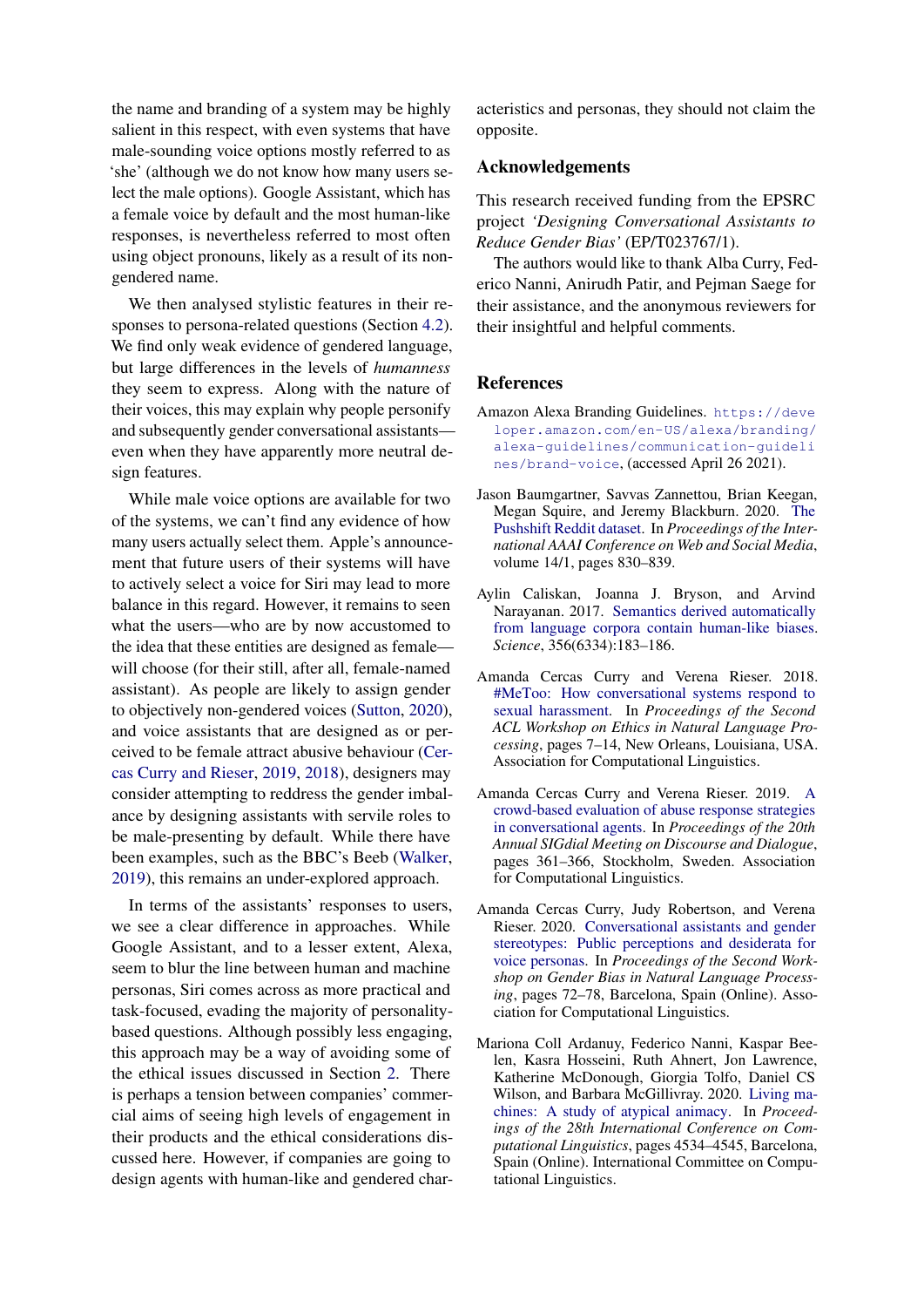- <span id="page-7-19"></span>Cristian Danescu-Niculescu-Mizil and Lillian Lee. 2011. [Chameleons in imagined conversations: A](https://www.aclweb.org/anthology/W11-0609) [new approach to understanding coordination of lin](https://www.aclweb.org/anthology/W11-0609)[guistic style in dialogs.](https://www.aclweb.org/anthology/W11-0609) In *Proceedings of the 2nd Workshop on Cognitive Modeling and Computational Linguistics*, pages 76–87, Portland, Oregon, USA. Association for Computational Linguistics.
- <span id="page-7-3"></span>Nicholas Epley, Adam Waytz, and John T. Cacioppo. 2007. [On seeing human: A three-factor the](https://doi.org/https://doi.org/10.1037/0033-295X.114.4.864)[ory of anthropomorphism.](https://doi.org/https://doi.org/10.1037/0033-295X.114.4.864) *Psychological Review*, 114(4):864–886.
- <span id="page-7-4"></span>Katrin Etzrodt and Sven Engesser. 2021. [Voice-based](https://doi.org/https://doi.org/10.30658/hmc.2.3) [agents as personified things: Assimilation and ac](https://doi.org/https://doi.org/10.30658/hmc.2.3)[commodation as equilibration of doubt.](https://doi.org/https://doi.org/10.30658/hmc.2.3) *Human-Machine Communication*, 2:57–79.
- <span id="page-7-10"></span>Jasper Feine, Ulrich Gnewuch, Stefan Morana, and Alexander Maedche. 2020. Gender bias in chatbot design. In *Chatbot Research and Design*, pages 79– 93, Cham. Springer International Publishing.
- <span id="page-7-0"></span>Y. Gao, Z. Pan, H. Wang, and G. Chen. 2018. [Alexa, my love: Analyzing reviews of Amazon](https://doi.org/10.1109/SmartWorld.2018.00094) [Echo.](https://doi.org/10.1109/SmartWorld.2018.00094) In *2018 IEEE SmartWorld, Ubiquitous Intelligence Computing, Advanced Trusted Computing, Scalable Computing Communications, Cloud Big Data Computing, Internet of People and Smart City Innovation (Smart-World/SCALCOM/UIC/ATC/CBDCom/IOP/SCI)*, pages 372–380.
- <span id="page-7-16"></span>Nikhil Garg, Londa Schiebinger, Dan Jurafsky, and James Zou. 2018. Word embeddings quantify 100 years of gender and ethnic stereotypes. *Proceedings of the National Academy of Sciences*, 115(16):E3635–E3644.
- <span id="page-7-14"></span>Seraphina Goldfarb-Tarrant, Rebecca Marchant, Ricardo Muñoz Sanchez, Mugdha Pandya, and Adam Lopez. 2020. Intrinsic bias metrics do not correlate with application bias. In *Proceedings of the 59th Annual Meeting of the Association for Computational Linguistics*. Association for Computational Linguistics.
- <span id="page-7-1"></span>Google Assistant Conversation Design. [https://de](https://developers.google.com/assistant/conversation-design/welcome#create-a-persona-examples) [velopers.google.com/assistant/conversa](https://developers.google.com/assistant/conversation-design/welcome#create-a-persona-examples) [tion-design/welcome#create-a-persona](https://developers.google.com/assistant/conversation-design/welcome#create-a-persona-examples)[examples](https://developers.google.com/assistant/conversation-design/welcome#create-a-persona-examples), (accessed April 26 2021).
- <span id="page-7-15"></span>Anthony G Greenwald, Debbie E McGhee, and Jordan LK Schwartz. 1998. Measuring individual differences in implicit cognition: the implicit association test. *Journal of personality and social psychology*, 74(6):1464.
- <span id="page-7-5"></span>Stewart Elliott Guthrie. 1995. *Faces in the clouds: A new theory of religion*. Oxford University Press on Demand.
- <span id="page-7-2"></span>Alex Hern. 2018. [Google's 'deceitful' AI assistant to](https://www.theguardian.com/technology/2018/may/11/google-duplex-ai-identify-itself-as-robot-during-calls) [identify itself as a robot during calls.](https://www.theguardian.com/technology/2018/may/11/google-duplex-ai-identify-itself-as-robot-during-calls) *Guardian*. Accessed: April 26 2021.
- <span id="page-7-20"></span>Corina Koolen and Andreas van Cranenburgh. 2017. [These are not the stereotypes you are looking for:](https://doi.org/10.18653/v1/W17-1602) [Bias and fairness in authorial gender attribution.](https://doi.org/10.18653/v1/W17-1602) In *Proceedings of the First ACL Workshop on Ethics in Natural Language Processing*, pages 12–22, Valencia, Spain. Association for Computational Linguistics.
- <span id="page-7-7"></span>Anastasia Kuzminykh, Jenny Sun, Nivetha Govindaraju, Jeff Avery, and Edward Lank. 2020. [Ge](https://doi.org/10.1145/3313831.3376665)[nie in the bottle: Anthropomorphized perceptions of](https://doi.org/10.1145/3313831.3376665) [conversational agents.](https://doi.org/10.1145/3313831.3376665) In *Proceedings of the 2020 CHI Conference on Human Factors in Computing Systems*, CHI '20, page 1–13, New York, NY, USA. Association for Computing Machinery.
- <span id="page-7-11"></span>Nayeon Lee, Andrea Madotto, and Pascale Fung. 2019. [Exploring social bias in chatbots using stereotype](https://www.aclweb.org/anthology/W19-3655) [knowledge.](https://www.aclweb.org/anthology/W19-3655) In *Proceedings of the 2019 Workshop on Widening NLP*, pages 177–180, Florence, Italy. Association for Computational Linguistics.
- <span id="page-7-8"></span>Irene Lopatovska and Harriet Williams. 2018. [Per](https://doi.org/10.1145/3176349.3176868)[sonification of the Amazon Alexa: BFF or a mind](https://doi.org/10.1145/3176349.3176868)[less companion.](https://doi.org/10.1145/3176349.3176868) In *Proceedings of the 2018 Conference on Human Information Interaction & Retrieval*, CHIIR '18, page 265–268, New York, NY, USA. Association for Computing Machinery.
- <span id="page-7-17"></span>Chandler May, Alex Wang, Shikha Bordia, Samuel R. Bowman, and Rachel Rudinger. 2019. [On measur](https://doi.org/10.18653/v1/N19-1063)[ing social biases in sentence encoders.](https://doi.org/10.18653/v1/N19-1063) In *Proceedings of the 2019 Conference of the North American Chapter of the Association for Computational Linguistics: Human Language Technologies, Volume 1 (Long and Short Papers)*, pages 622–628, Minneapolis, Minnesota. Association for Computational Linguistics.
- <span id="page-7-6"></span>Meet Q. The first genderless voice. [https://www.ge](https://www.genderlessvoice.com/) [nderlessvoice.com/](https://www.genderlessvoice.com/), (accessed April 26 2021).
- <span id="page-7-12"></span>Network World. [https://www.networkworld.c](https://www.networkworld.com/article/2221246/steve-jobs-wasn-t-a-fan-of-the-siri-name.html) [om/article/2221246/steve-jobs-wasn-t-a](https://www.networkworld.com/article/2221246/steve-jobs-wasn-t-a-fan-of-the-siri-name.html) [-fan-of-the-siri-name.html](https://www.networkworld.com/article/2221246/steve-jobs-wasn-t-a-fan-of-the-siri-name.html), (accessed April 26 2021).
- <span id="page-7-18"></span>Matthew L. Newman, Carla J. Groom, Lori D. Handelman, and James W. Pennebaker. 2008. [Gender dif](https://doi.org/10.1080/01638530802073712)[ferences in language use: An analysis of 14,000 text](https://doi.org/10.1080/01638530802073712) [samples.](https://doi.org/10.1080/01638530802073712) *Discourse Processes*, 45(3):211–236.
- <span id="page-7-13"></span>James W. Pennebaker, Ryan L. Boyd, Kayla Jordan, and Kate Blackburn. 2015. [The development and](https://doi.org/DOI:10.15781/T29G6Z) [psychometric properties of LIWC2015.](https://doi.org/DOI:10.15781/T29G6Z)
- <span id="page-7-9"></span>Amanda Purington, Jessie G. Taft, Shruti Sannon, Natalya N. Bazarova, and Samuel Hardman Taylor. 2017. ["Alexa is my new BFF": Social roles, user sat](https://doi.org/10.1145/3027063.3053246)[isfaction, and personification of the Amazon Echo.](https://doi.org/10.1145/3027063.3053246) In *Proceedings of the 2017 CHI Conference Extended Abstracts on Human Factors in Computing Systems*, CHI EA '17, page 2853–2859, New York, NY, USA. Association for Computing Machinery.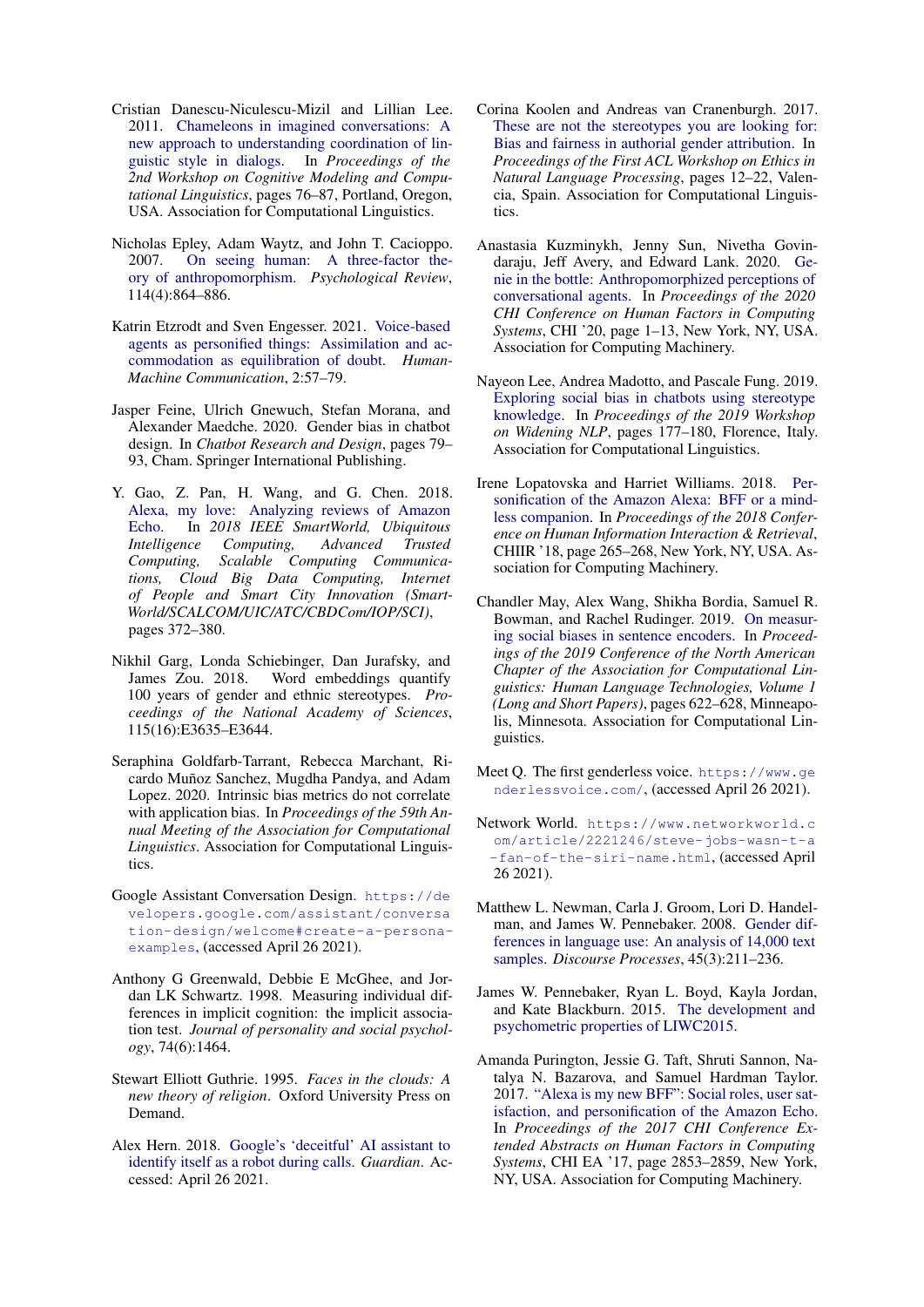- <span id="page-8-2"></span>Byron Reeves and Clifford Nass. 1996. *The media equation: How people treat computers, television, and new media like real people*. Cambridge university press Cambridge, UK.
- <span id="page-8-11"></span>Radim Řehůřek and Petr Sojka. 2010. Software framework for topic modelling with large corpora. In *Proceedings of the LREC 2010 Workshop on New Challenges for NLP Frameworks*, pages 45–50, Valletta, Malta. ELRA.
- <span id="page-8-5"></span>Emily Sheng, Josh Arnold, Zhou Yu, Kai-Wei Chang, and Nanyun Peng. 2021. [Revealing persona biases](http://arxiv.org/abs/2104.08728) [in dialogue systems.](http://arxiv.org/abs/2104.08728)
- <span id="page-8-1"></span>Siri Editorial Guidelines. [https://developer.ap](https://developer.apple.com/design/human-interface-guidelines/siri/overview/editorial-guidelines) [ple.com/design/human-interface-guideli](https://developer.apple.com/design/human-interface-guidelines/siri/overview/editorial-guidelines) [nes/siri/overview/editorial-guidelines](https://developer.apple.com/design/human-interface-guidelines/siri/overview/editorial-guidelines), (accessed April 26 2021).
- <span id="page-8-3"></span>Selina Jeanne Sutton. 2020. [Gender ambiguous, not](https://doi.org/10.1145/3405755.3406123) [genderless: Designing gender in voice user inter](https://doi.org/10.1145/3405755.3406123)[faces \(VUIs\) with sensitivity.](https://doi.org/10.1145/3405755.3406123) In *Proceedings of the 2nd Conference on Conversational User Interfaces*, CUI '20, New York, NY, USA. Association for Computing Machinery.
- <span id="page-8-12"></span>Rachael Tatman. 2020. What I won't build (invited talk). In *Proceedings of the Widening NLP Workshop*.
- <span id="page-8-7"></span>TechCrunch. [https://techcrunch.com/2021/03](https://techcrunch.com/2021/03/31/apple-adds-two-siri-voices) [/31/apple-adds-two-siri-voices](https://techcrunch.com/2021/03/31/apple-adds-two-siri-voices), (accessed April 26 2021).
- <span id="page-8-4"></span>Hannah Unkefer and Sophie Riewoldt. 2020. [Accen](https://newsroom.accenture.com/news/accenture-and-cereproc-introduce-and-open-source-the-worlds-first-comprehensive-non-binary-voice-solution.tekpdf)[ture and CereProc introduce and open source the](https://newsroom.accenture.com/news/accenture-and-cereproc-introduce-and-open-source-the-worlds-first-comprehensive-non-binary-voice-solution.tekpdf) [world's first comprehensive non-binary voice solu](https://newsroom.accenture.com/news/accenture-and-cereproc-introduce-and-open-source-the-worlds-first-comprehensive-non-binary-voice-solution.tekpdf)[tion.](https://newsroom.accenture.com/news/accenture-and-cereproc-introduce-and-open-source-the-worlds-first-comprehensive-non-binary-voice-solution.tekpdf) *Press Release*. Accessed: April 26 2021.
- <span id="page-8-13"></span>Jeremy Walker. 2019. [Developing a new public ser](https://www.bbc.co.uk/blogs/aboutthebbc/entries/76ba56a5-d260-4e6b-a81e-11b962737a42)[vice voice assistant from the BBC.](https://www.bbc.co.uk/blogs/aboutthebbc/entries/76ba56a5-d260-4e6b-a81e-11b962737a42) *Press Release*. Accessed: April 26 2021.
- <span id="page-8-0"></span>Mark West, Rebecca Kraut, and Han Ei Chew. 2019. *I'd blush if I could: Closing gender divides in digital skills through education*. UNESCO.
- <span id="page-8-6"></span>Saizheng Zhang, Emily Dinan, Jack Urbanek, Arthur Szlam, Douwe Kiela, and Jason Weston. 2018. [Per](https://doi.org/10.18653/v1/P18-1205)[sonalizing dialogue agents: I have a dog, do you](https://doi.org/10.18653/v1/P18-1205) [have pets too?](https://doi.org/10.18653/v1/P18-1205) In *Proceedings of the 56th Annual Meeting of the Association for Computational Linguistics (Volume 1: Long Papers)*, pages 2204– 2213, Melbourne, Australia. Association for Computational Linguistics.

# <span id="page-8-8"></span>A Corpora

### A.1 User reviews and forum posts

We obtained Alexa reviews from [https://www.](https://www.amazon.com/gp/aw/reviews/B00P03D4D2) [amazon.com/gp/aw/reviews/B00P03D4D2](https://www.amazon.com/gp/aw/reviews/B00P03D4D2) and Google Assistant reviews from [https://play.g](https://play.google.com/store/apps/details?id=com.google.android.apps.googleassistant&hl=en_GB&gl=US) [oogle.com/store/apps/details?id=com.goog](https://play.google.com/store/apps/details?id=com.google.android.apps.googleassistant&hl=en_GB&gl=US) [le.android.apps.googleassistant&hl=en](https://play.google.com/store/apps/details?id=com.google.android.apps.googleassistant&hl=en_GB&gl=US) G [B&gl=US](https://play.google.com/store/apps/details?id=com.google.android.apps.googleassistant&hl=en_GB&gl=US).

### Data statement

Language: English

Author demographic: worldwide anonymous internet users

Provenance: Pushshift Reddit dataset [\(Baumgart](#page-6-4)[ner et al.,](#page-6-4) [2020\)](#page-6-4)

## <span id="page-8-9"></span>A.2 System outputs

#### Data statement

Language: English

Author demographic: worldwide anonymous internet users.

Data provenance: System responses from Amazon Alexa, Google Assistant, and Siri.

Annotator demographic:

Age: 29, 31 Gender: Both female Ethnicity: Both white

L1 language(s): Both fluent in English and Spanish

Training: Both annotators are PhD candidates, one in conversational AI, and the other in philosophy and emotion AI.

## Corpus

We make the annotated corpus available for download at [https://github.com/GavinAbercrombi](https://github.com/GavinAbercrombie/GeBNLP2021) [e/GeBNLP2021](https://github.com/GavinAbercrombie/GeBNLP2021)

# <span id="page-8-10"></span>B Expanded gender word lists

Expanded gender word lists from [Goldfarb-Tarrant](#page-7-14) [et al.](#page-7-14) [\(2020\)](#page-7-14).

Male: *grandfather, uncle, son, boy, father, he, him, his, man, male, brother, guy, himself, nephew, grandson, men, boys, father-in-law, husband, brothers, males, sons, dad*

Female: *daughter, she, her, grandmother, mother, aunt, sister, hers, woman, female, girl, grandma, herself, niece, sisters, mom, mother-in-law, lady, wife, females, girls, women, sexy, granddaughter, daughters*